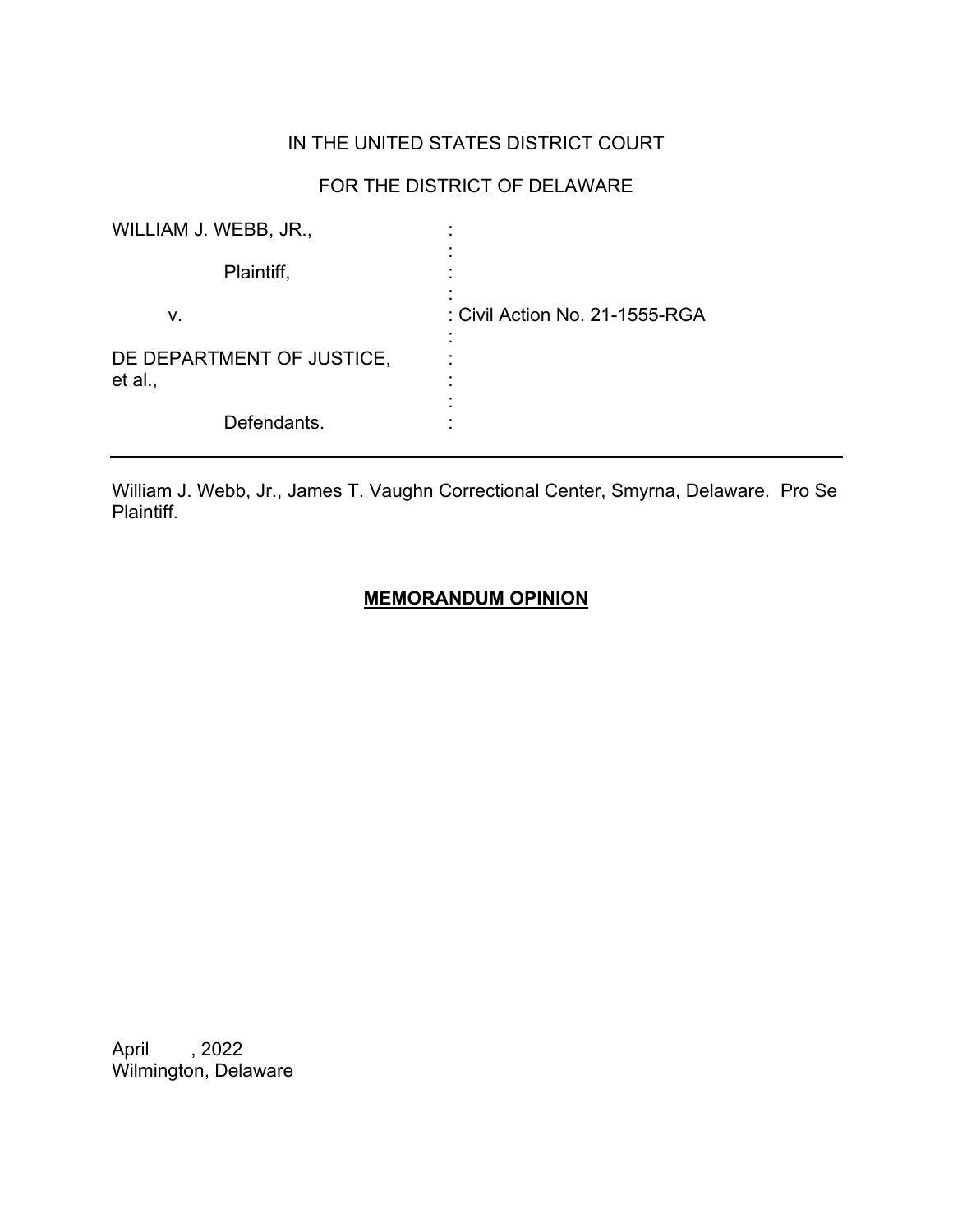#### **ANDREWS, U.S. District Judge:**

Plaintiff William J. Webb, Jr., a pretrial detainee at James T. Vaughn Correctional Center in Smyrna, Delaware, filed this action pursuant to 42 U.S.C. § 1983. (D.I. 1). Plaintiff appears *pro se* and has been granted leave to proceed *in forma pauperis.* (D.I. 8). He has also filed a motion for injunctive relief. (D.I. 7). The Court proceeds to screen the Complaint pursuant to 28 U.S.C. § 1915(e)(2)(B) and § 1915A(a).

#### **BACKGROUND**

The following facts are taken from the Complaint and assumed to be true for purposes of screening the Complaint. *See Umland v. PLANCO Fin. Servs., Inc.*, 542 F.3d 59, 64 (3d Cir. 2008). Plaintiff alleges that Defendants violated his constitutional rights on December 3, 2018, February 11, 2019, the month of April 2019, and August 26. 2019. He seeks injunctive relief as well as compensatory and punitive damages.

#### **SCREENING OF COMPLAINT**

A federal court may properly dismiss an action *sua sponte* under the screening provisions of 28 U.S.C. § 1915(e)(2)(B) and § 1915A(b) if "the action is frivolous or malicious, fails to state a claim upon which relief may be granted, or seeks monetary relief from a defendant who is immune from such relief." *Ball v. Famiglio*, 726 F.3d 448, 452 (3d Cir. 2013). *See also* 28 U.S.C. § 1915(e)(2) (*in forma pauperis* actions); 28 U.S.C. § 1915A (actions in which prisoner seeks redress from a governmental defendant). The Court must accept all factual allegations in a complaint as true and take them in the light most favorable to a *pro se* plaintiff. *Phillips v. County of Allegheny*, 515 F.3d 224, 229 (3d Cir. 2008); *Erickson v. Pardus*, 551 U.S. 89, 93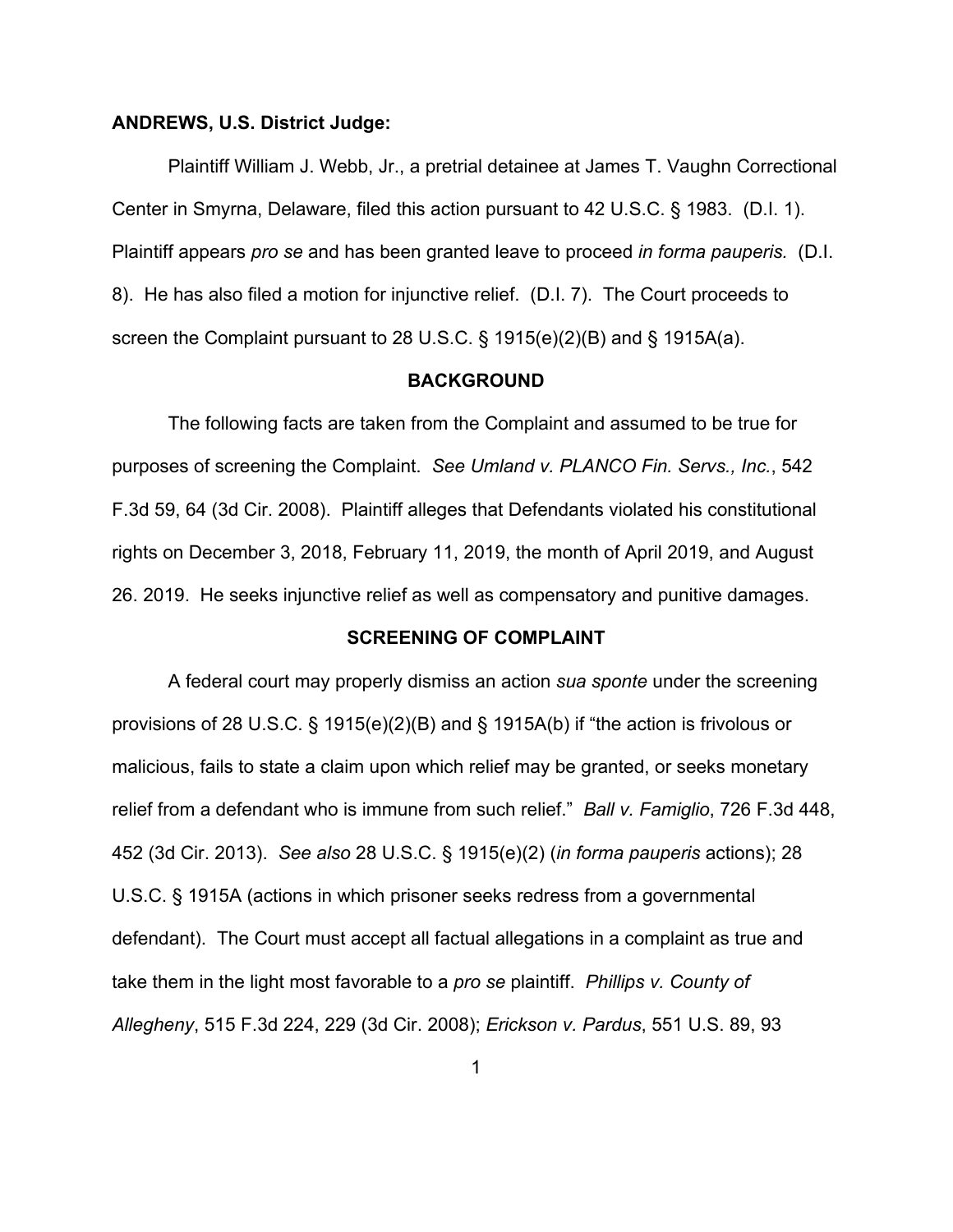(2007). Because Plaintiff proceeds *pro se*, his pleading is liberally construed and his Complaint, "however inartfully pleaded, must be held to less stringent standards than formal pleadings drafted by lawyers." *Erickson v. Pardus*, 551 U.S. at 94.

A complaint is not automatically frivolous because it fails to state a claim. *See Dooley v. Wetzel*, 957 F.3d. 366, 374 (3d Cir. 2020). "Rather, a claim is frivolous only where it depends 'on an "indisputably meritless legal theory" or a "clearly baseless" or "fantastic or delusional" factual scenario.'" *Id*.

The legal standard for dismissing a complaint for failure to state a claim pursuant to § 1915(e)(2)(B)(ii) and § 1915A(b)(1) is identical to the legal standard used when ruling on Rule 12(b)(6) motions. *Tourscher v. McCullough*, 184 F.3d 236, 240 (3d Cir. 1999). However, before dismissing a complaint or claims for failure to state a claim upon which relief may be granted pursuant to the screening provisions of 28 U.S.C. §§1915 and 1915A, the Court must grant Plaintiff leave to amend his complaint unless amendment would be inequitable or futile. *See Grayson v. Mayview State Hosp.*, 293 F.3d 103, 114 (3d Cir. 2002).

A well-pleaded complaint must contain more than mere labels and conclusions. *See Ashcroft v. Iqbal*, 556 U.S. 662 (2009); *Bell Atl. Corp. v. Twombly*, 550 U.S. 544 (2007). A plaintiff must plead facts sufficient to show that a claim has substantive plausibility. *See Johnson v. City of Shelby*, 574 U.S.10 (2014). A complaint may not dismissed, however, for imperfect statements of the legal theory supporting the claim asserted. *See id*. at 11.

2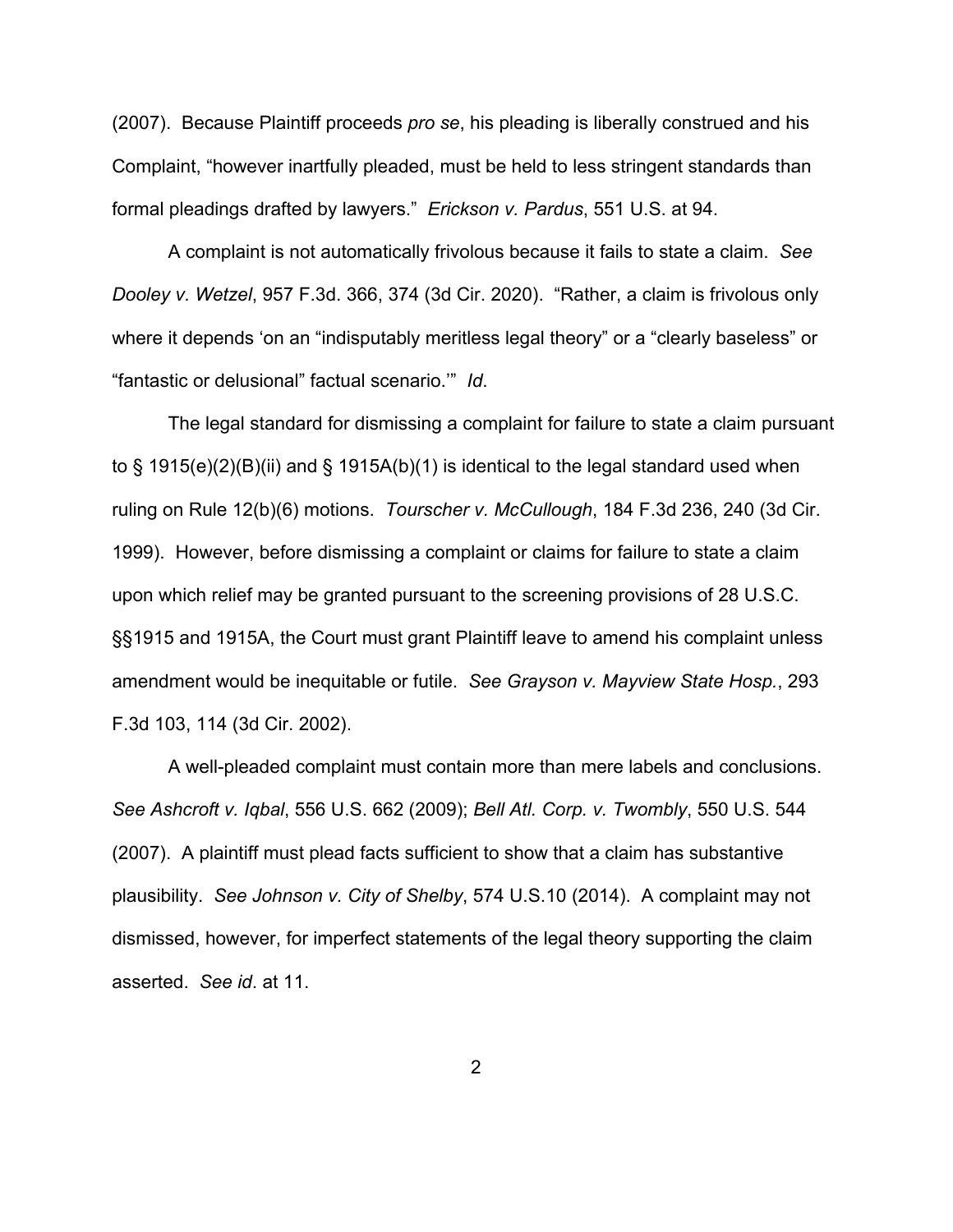A court reviewing the sufficiency of a complaint must take three steps: (1) take note of the elements the plaintiff must plead to state a claim; (2) identify allegations that, because they are no more than conclusions, are not entitled to the assumption of truth; and (3) when there are well-pleaded factual allegations, assume their veracity and then determine whether they plausibly give rise to an entitlement to relief. *Connelly v. Lane Constr. Corp*., 809 F.3d 780, 787 (3d Cir. 2016). Elements are sufficiently alleged when the facts in the complaint "show" that the plaintiff is entitled to relief. *Iqbal*, 556 U.S. at 679 (quoting Fed. R. Civ. P. 8(a)(2)). Deciding whether a claim is plausible will be a "context-specific task that requires the reviewing court to draw on its judicial experience and common sense." *Id.*

#### **DISCUSSION**

Plaintiff's claims are time-barred. He filed his complaint on October 28, 2021 as determined by the prisoner mailbox rule. *See Houston v. Lack*, 487 U.S. 266 (1988); *Burns v. Morton*, 134 F.3d 109, 112 (3d Cir. 1998); *Gibbs v. Decker*, 234 F. Supp. 2d 458, 463 (D. Del. 2002).

For purposes of the statute of limitations, § 1983 claims are characterized as personal injury actions. *Wilson v. Garcia*, 471 U.S. 261, 275 (1985). In Delaware, § 1983 claims are subject to a two-year limitations period. *See* 10 Del. Code § 8119; *Johnson v. Cullen*, 925 F. Supp. 244, 248 (D. Del. 1996). Section 1983 claims accrue "when the plaintiff knew or should have known of the injury upon which its action is based." *Sameric Corp. v. City of Philadelphia*, 142 F.3d 582, 599 (3d Cir. 1998).

3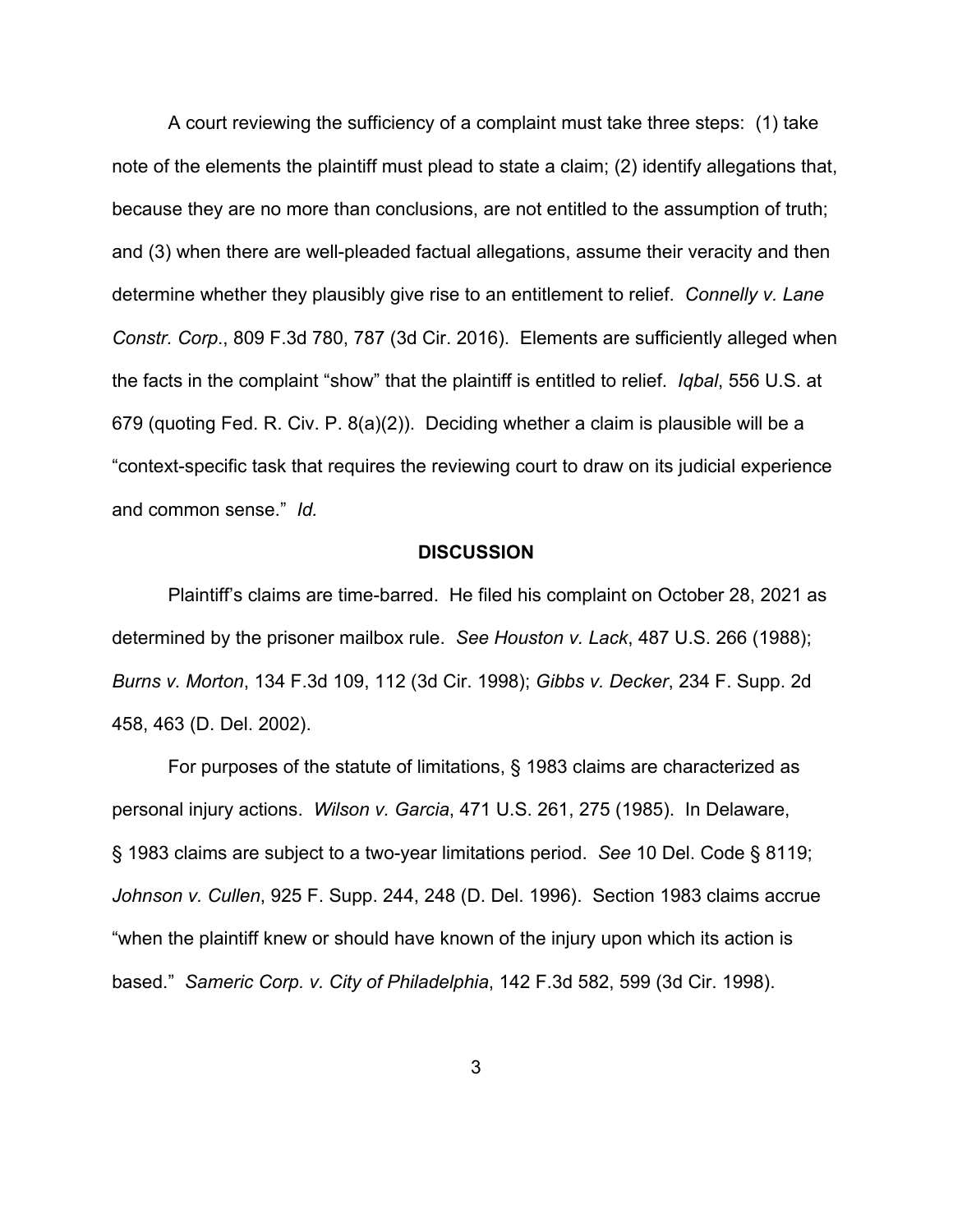The statute of limitations is an affirmative defense that generally must be raised by the defendant, and it is waived if not properly raised. *See Benak ex rel. Alliance Premier Growth Fund v. Alliance Capital Mgmt. L.P.,* 435 F.3d 396, 400 n.14 (3d Cir. 2006); *Fassett v. Delta Kappa Epsilon,* 807 F.2d 1150, 1167 (3d Cir. 1986). "Although the statute of limitations is an affirmative defense, *sua sponte* dismissal is appropriate when 'the defense is obvious from the face of the complaint and no further factual record is required to be developed.'" *Davis v. Gauby*, 408 F. App'x 524, 526 (3d Cir. 2010) (quoting *Fogle v. Pierson*, 435 F.3d 1252, 1258 (10<sup>th</sup> Cir. 2006)). Hence, a court may dismiss a time-barred complaint *sua sponte* under 28 U.S.C. § 1915(e)(2)(B)(ii).

Plaintiff complains of acts that occurred on December 3, 2018, February 11, 2019, the month of April 2019, and August 26, 2019. He also complains that the violations are ongoing, yet the allegations do not support this claim as the Complaint speaks to discrete acts on certain dates. Plaintiff did not file his Complaint until October 28, 2021. Hence, all claims that occurred prior to October 28, 2019 are time-barred. All of Plaintiff's claims occurred prior to October 28, 2019. It is evident from the face of the Complaint that Plaintiff's claims are barred by the two-year limitation period. Therefore, the Complaint will be dismissed pursuant to 28 U.S.C. § 1915(e)(2)(B)(i) and § 1915A(b)(1).

Amendment is futile.

4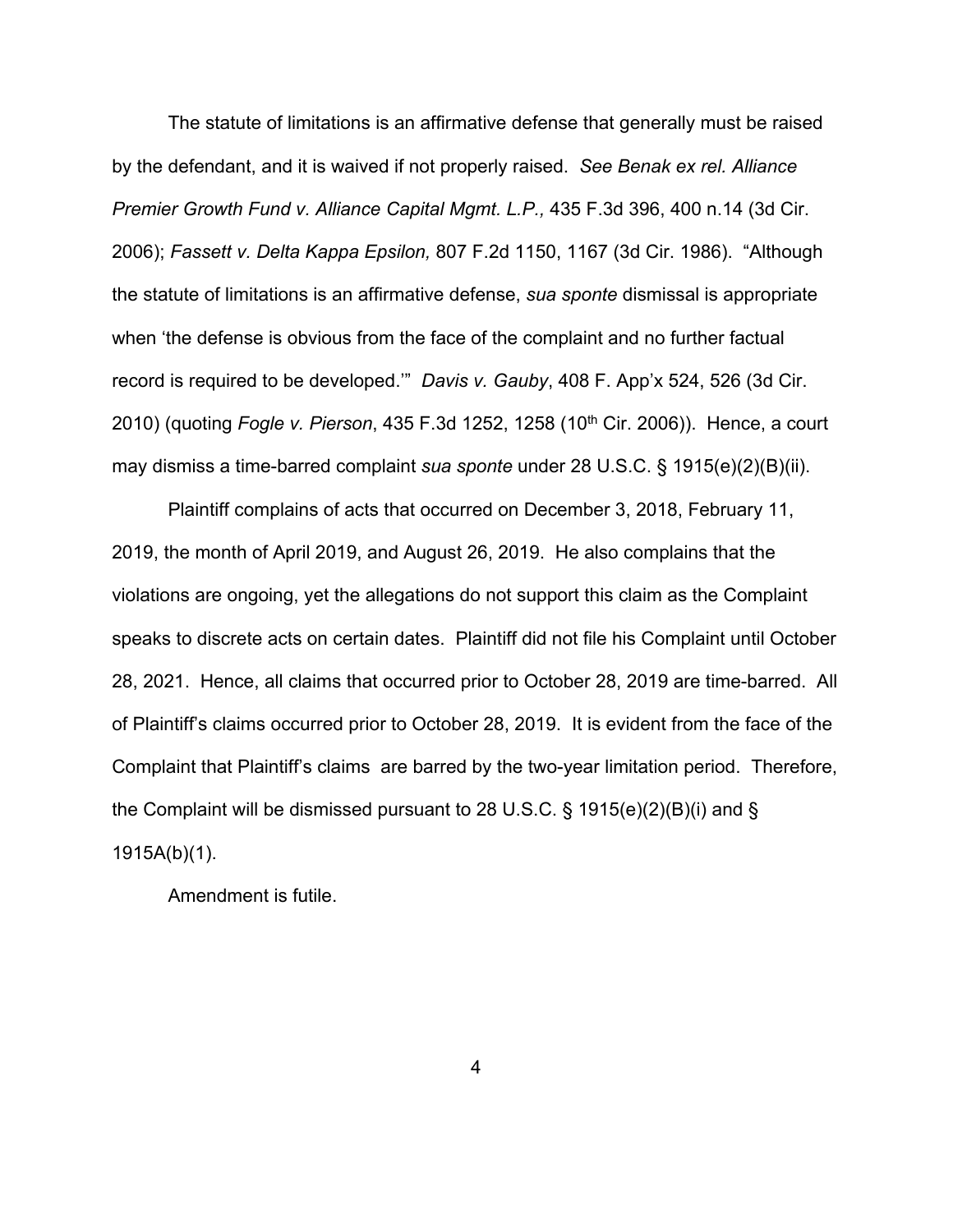## **CONCLUSION**

For the above reasons, the Court will: (1) dismiss as moot Plaintiff's motion for injunctive relief (D.I. 7); and (2) dismiss the Complaint pursuant to 28 U.S.C. § 1915(e)(2)(B)(i) and § 1915A(b)(1). The Court finds amendment futile.

An appropriate Order will be entered.